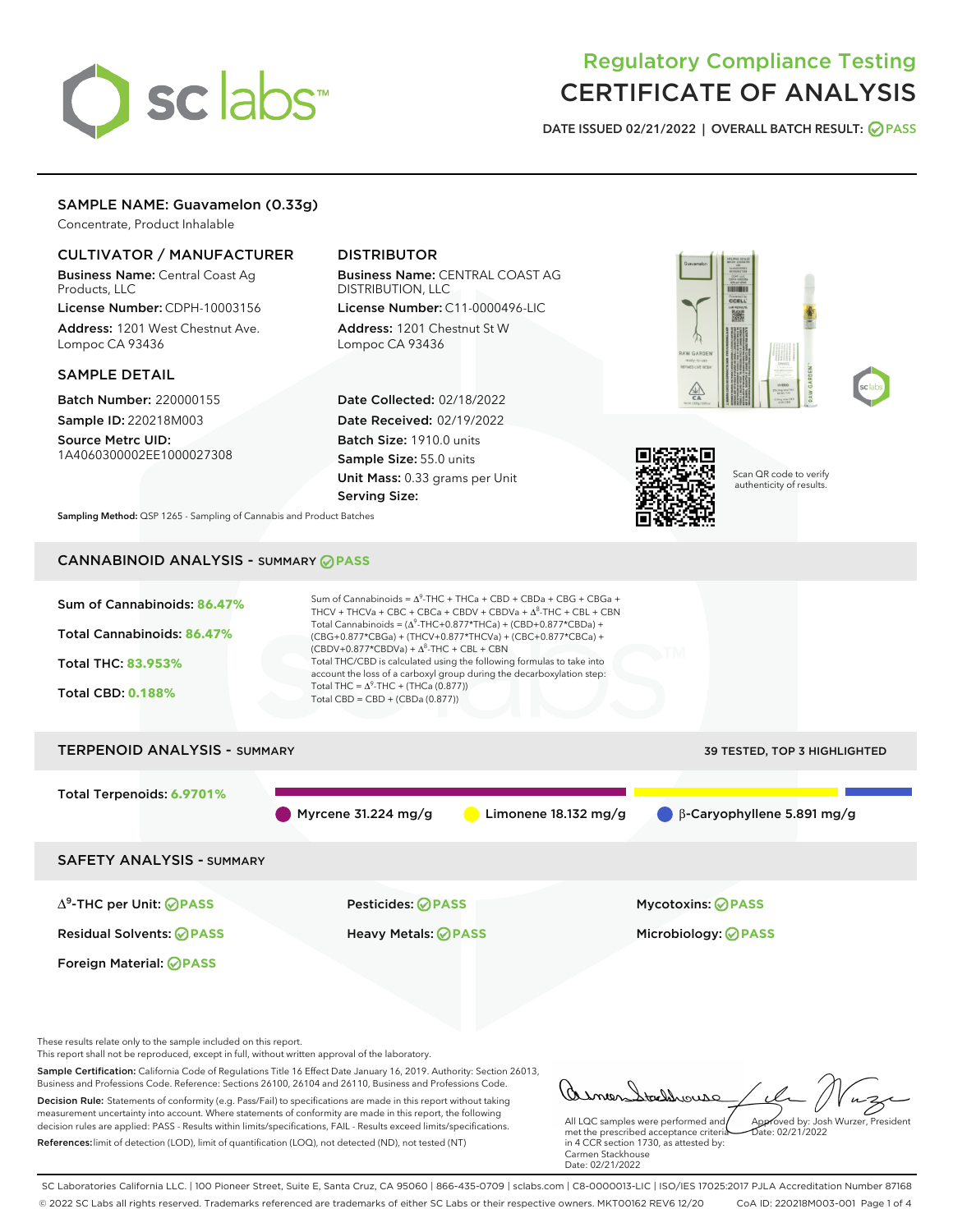



GUAVAMELON (0.33G) | DATE ISSUED 02/21/2022 | OVERALL BATCH RESULT: **○** PASS

#### CANNABINOID TEST RESULTS - 02/19/2022 2 PASS

Tested by high-performance liquid chromatography with diode-array detection (HPLC-DAD). **Method:** QSP 1157 - Analysis of Cannabinoids by HPLC-DAD

#### TOTAL CANNABINOIDS: **86.47%**

Total Cannabinoids (Total THC) + (Total CBD) + (Total CBG) + (Total THCV) + (Total CBC) +  $(Total CBDV) +  $\Delta^8$ -THC + CBL + CBN$ 

TOTAL THC: **83.953%** Total THC (Δ<sup>9</sup>-THC+0.877\*THCa)

TOTAL CBD: **0.188%**

Total CBD (CBD+0.877\*CBDa)

TOTAL CBG: 1.362% Total CBG (CBG+0.877\*CBGa)

TOTAL THCV: 0.53% Total THCV (THCV+0.877\*THCVa)

TOTAL CBC: ND Total CBC (CBC+0.877\*CBCa)

TOTAL CBDV: ND Total CBDV (CBDV+0.877\*CBDVa)

| <b>COMPOUND</b>  | LOD/LOQ<br>(mg/g)          | <b>MEASUREMENT</b><br><b>UNCERTAINTY</b><br>(mg/g) | <b>RESULT</b><br>(mg/g) | <b>RESULT</b><br>(%) |
|------------------|----------------------------|----------------------------------------------------|-------------------------|----------------------|
| $\Lambda^9$ -THC | 0.06 / 0.26                | ±22.499                                            | 839.53                  | 83.953               |
| <b>CBG</b>       | 0.06 / 0.19                | ±0.418                                             | 13.62                   | 1.362                |
| <b>THCV</b>      | 0.1/0.2                    | ±0.21                                              | 5.3                     | 0.53                 |
| <b>CBN</b>       | 0.1/0.3                    | ±0.12                                              | 2.4                     | 0.24                 |
| $\Delta^8$ -THC  | 0.1/0.4                    | ±0.12                                              | 2.0                     | 0.20                 |
| <b>CBD</b>       | 0.07/0.29                  | ±0.068                                             | 1.88                    | 0.188                |
| <b>THCa</b>      | 0.05/0.14                  | N/A                                                | <b>ND</b>               | <b>ND</b>            |
| <b>THCVa</b>     | 0.07/0.20                  | N/A                                                | <b>ND</b>               | <b>ND</b>            |
| <b>CBDa</b>      | 0.02 / 0.19                | N/A                                                | <b>ND</b>               | <b>ND</b>            |
| <b>CBDV</b>      | 0.04 / 0.15                | N/A                                                | <b>ND</b>               | <b>ND</b>            |
| <b>CBDVa</b>     | 0.03/0.53                  | N/A                                                | <b>ND</b>               | <b>ND</b>            |
| <b>CBGa</b>      | 0.1 / 0.2                  | N/A                                                | <b>ND</b>               | <b>ND</b>            |
| <b>CBL</b>       | 0.06 / 0.24                | N/A                                                | <b>ND</b>               | <b>ND</b>            |
| <b>CBC</b>       | 0.2 / 0.5                  | N/A                                                | <b>ND</b>               | <b>ND</b>            |
| <b>CBCa</b>      | 0.07 / 0.28                | N/A                                                | <b>ND</b>               | <b>ND</b>            |
|                  | <b>SUM OF CANNABINOIDS</b> |                                                    | 864.7 mg/g              | 86.47%               |

#### **UNIT MASS: 0.33 grams per Unit**

| $\Delta^9$ -THC per Unit               | 1100 per-package limit | 277.04 mg/unit  | <b>PASS</b> |
|----------------------------------------|------------------------|-----------------|-------------|
| <b>Total THC per Unit</b>              |                        | 277.04 mg/unit  |             |
| <b>CBD</b> per Unit                    |                        | $0.62$ mg/unit  |             |
| <b>Total CBD per Unit</b>              |                        | $0.62$ mg/unit  |             |
| <b>Sum of Cannabinoids</b><br>per Unit |                        | 285.4 mg/unit   |             |
| <b>Total Cannabinoids</b><br>per Unit  |                        | $285.4$ mg/unit |             |

| <b>COMPOUND</b>         | LOD/LOQ<br>(mg/g) | <b>MEASUREMENT</b><br><b>UNCERTAINTY</b><br>(mg/g) | <b>RESULT</b><br>(mg/g)                          | <b>RESULT</b><br>$(\%)$ |
|-------------------------|-------------------|----------------------------------------------------|--------------------------------------------------|-------------------------|
| <b>Myrcene</b>          | 0.008 / 0.025     | ±0.3122                                            | 31.224                                           | 3.1224                  |
| Limonene                | 0.005 / 0.016     | ±0.2013                                            | 18.132                                           | 1.8132                  |
| β-Caryophyllene         | 0.004 / 0.012     | ±0.1632                                            | 5.891                                            | 0.5891                  |
| $\beta$ -Pinene         | 0.004 / 0.014     | ±0.0270                                            | 3.033                                            | 0.3033                  |
| Linalool                | 0.009 / 0.032     | ±0.0733                                            | 2.478                                            | 0.2478                  |
| $\alpha$ -Pinene        | 0.005 / 0.017     | ±0.0149                                            | 2.231                                            | 0.2231                  |
| $\alpha$ -Humulene      | 0.009/0.029       | ±0.0387                                            | 1.549                                            | 0.1549                  |
| trans-β-Farnesene       | 0.008 / 0.025     | ±0.0277                                            | 1.005                                            | 0.1005                  |
| Terpinolene             | 0.008 / 0.026     | ±0.0157                                            | 0.989                                            | 0.0989                  |
| Fenchol                 | 0.010 / 0.034     | ±0.0275                                            | 0.912                                            | 0.0912                  |
| Terpineol               | 0.009 / 0.031     | ±0.0258                                            | 0.540                                            | 0.0540                  |
| β-Ocimene               | 0.006 / 0.020     | ±0.0121                                            | 0.483                                            | 0.0483                  |
| Camphene                | 0.005 / 0.015     | ±0.0032                                            | 0.352                                            | 0.0352                  |
| <b>Borneol</b>          | 0.005 / 0.016     | ±0.0055                                            | 0.168                                            | 0.0168                  |
| Fenchone                | 0.009 / 0.028     | ±0.0033                                            | 0.146                                            | 0.0146                  |
| Guaiol                  | 0.009 / 0.030     | ±0.0027                                            | 0.073                                            | 0.0073                  |
| Valencene               | 0.009 / 0.030     | ±0.0031                                            | 0.058                                            | 0.0058                  |
| Nerolidol               | 0.006 / 0.019     | ±0.0028                                            | 0.058                                            | 0.0058                  |
| Caryophyllene<br>Oxide  | 0.010 / 0.033     | ±0.0018                                            | 0.051                                            | 0.0051                  |
| $\gamma$ -Terpinene     | 0.006 / 0.018     | ±0.0006                                            | 0.048                                            | 0.0048                  |
| $\alpha$ -Bisabolol     | 0.008 / 0.026     | ±0.0020                                            | 0.048                                            | 0.0048                  |
| Citronellol             | 0.003 / 0.010     | ±0.0017                                            | 0.044                                            | 0.0044                  |
| $\alpha$ -Phellandrene  | 0.006 / 0.020     | ±0.0005                                            | 0.043                                            | 0.0043                  |
| $\alpha$ -Terpinene     | 0.005 / 0.017     | ±0.0004                                            | 0.035                                            | 0.0035                  |
| $\Delta^3$ -Carene      | 0.005 / 0.018     | ±0.0003                                            | 0.030                                            | 0.0030                  |
| Eucalyptol              | 0.006 / 0.018     | ±0.0006                                            | 0.029                                            | 0.0029                  |
| Sabinene Hydrate        | 0.006 / 0.022     | ±0.0007                                            | 0.023                                            | 0.0023                  |
| Sabinene                | 0.004 / 0.014     | ±0.0001                                            | 0.015                                            | 0.0015                  |
| Geraniol                | 0.002 / 0.007     | ±0.0004                                            | 0.013                                            | 0.0013                  |
| p-Cymene                | 0.005 / 0.016     | N/A                                                | <loo< th=""><th><math>\sim</math> 00</th></loo<> | $\sim$ 00               |
| Nerol                   | 0.003 / 0.011     | N/A                                                | <loq< th=""><th><math>&lt;</math>LOQ</th></loq<> | $<$ LOQ                 |
| Isopulegol              | 0.005 / 0.016     | N/A                                                | ND                                               | ND                      |
| Camphor                 | 0.006 / 0.019     | N/A                                                | ND                                               | ND                      |
| Isoborneol              | 0.004 / 0.012     | N/A                                                | ND                                               | ND                      |
| Menthol                 | 0.008 / 0.025     | N/A                                                | ND                                               | ND                      |
| Pulegone                | 0.003 / 0.011     | N/A                                                | ND                                               | ND                      |
| <b>Geranyl Acetate</b>  | 0.004 / 0.014     | N/A                                                | ND                                               | ND                      |
| $\alpha$ -Cedrene       | 0.005 / 0.016     | N/A                                                | ND                                               | ND                      |
| Cedrol                  | 0.008 / 0.027     | N/A                                                | ND                                               | ND                      |
| <b>TOTAL TERPENOIDS</b> |                   |                                                    | 69.701 mg/g                                      | 6.9701%                 |

SC Laboratories California LLC. | 100 Pioneer Street, Suite E, Santa Cruz, CA 95060 | 866-435-0709 | sclabs.com | C8-0000013-LIC | ISO/IES 17025:2017 PJLA Accreditation Number 87168 © 2022 SC Labs all rights reserved. Trademarks referenced are trademarks of either SC Labs or their respective owners. MKT00162 REV6 12/20 CoA ID: 220218M003-001 Page 2 of 4

# TERPENOID TEST RESULTS - 02/21/2022

Terpene analysis utilizing gas chromatography-flame ionization detection (GC-FID). **Method:** QSP 1192 - Analysis of Terpenoids by GC-FID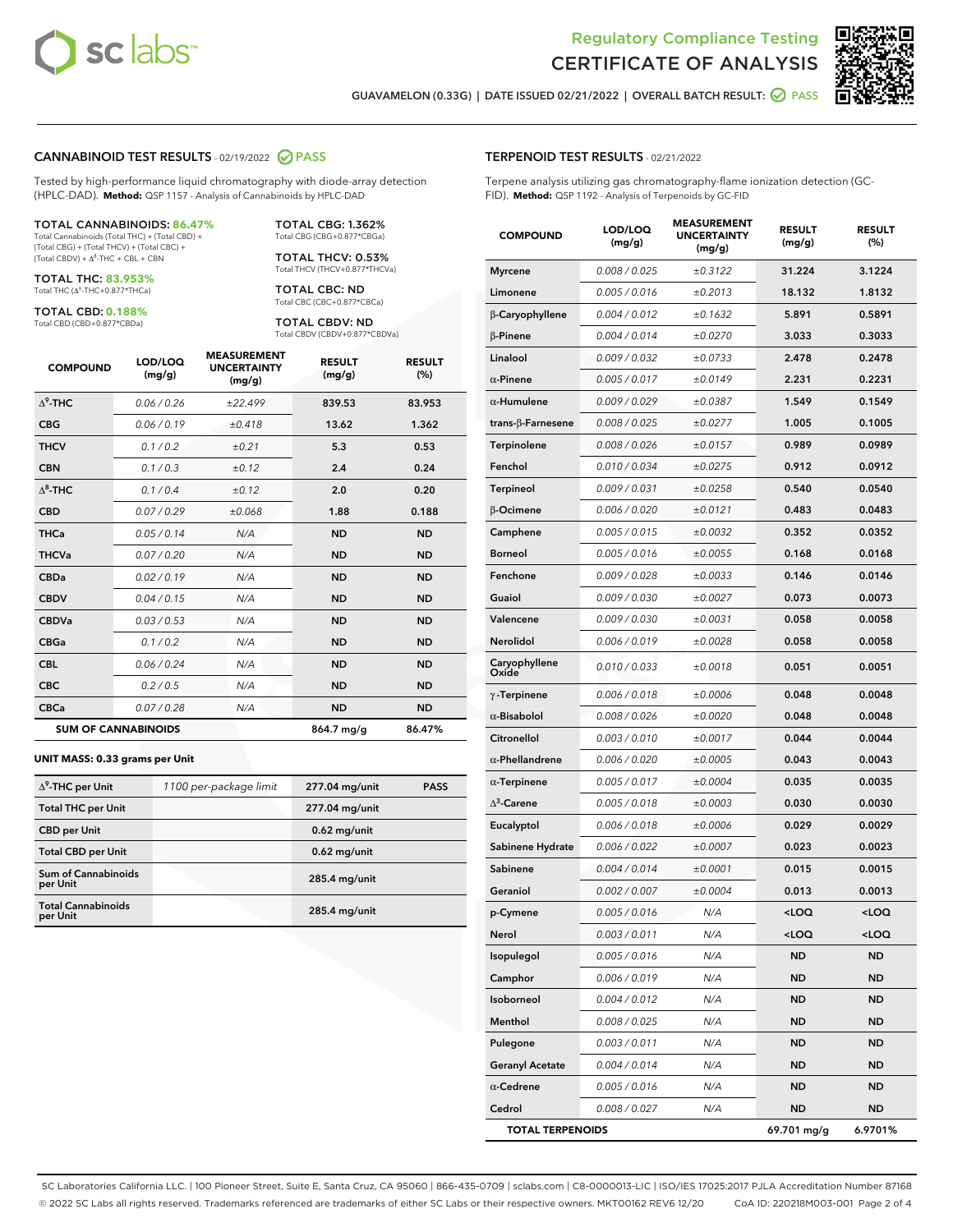



GUAVAMELON (0.33G) | DATE ISSUED 02/21/2022 | OVERALL BATCH RESULT:  $\bigcirc$  PASS

# CATEGORY 1 PESTICIDE TEST RESULTS - 02/20/2022 2 PASS

Pesticide and plant growth regulator analysis utilizing high-performance liquid chromatography-mass spectrometry (HPLC-MS) or gas chromatography-mass spectrometry (GC-MS). \*GC-MS utilized where indicated. **Method:** QSP 1212 - Analysis of Pesticides and Mycotoxins by LC-MS or QSP 1213 - Analysis of Pesticides by GC-MS

| <b>COMPOUND</b>             | LOD/LOQ<br>$(\mu g/g)$ | <b>ACTION</b><br>LIMIT<br>$(\mu g/g)$ | <b>MEASUREMENT</b><br><b>UNCERTAINTY</b><br>$(\mu g/g)$ | <b>RESULT</b><br>$(\mu g/g)$ | <b>RESULT</b> |  |
|-----------------------------|------------------------|---------------------------------------|---------------------------------------------------------|------------------------------|---------------|--|
| Aldicarb                    | 0.03 / 0.08            | $\ge$ LOD                             | N/A                                                     | <b>ND</b>                    | <b>PASS</b>   |  |
| Carbofuran                  | 0.02 / 0.05            | $>$ LOD                               | N/A                                                     | <b>ND</b>                    | <b>PASS</b>   |  |
| Chlordane*                  | 0.03 / 0.08            | $\ge$ LOD                             | N/A                                                     | <b>ND</b>                    | <b>PASS</b>   |  |
| Chlorfenapyr*               | 0.03/0.10              | $\ge$ LOD                             | N/A                                                     | <b>ND</b>                    | <b>PASS</b>   |  |
| Chlorpyrifos                | 0.02/0.06              | $>$ LOD                               | N/A                                                     | <b>ND</b>                    | <b>PASS</b>   |  |
| Coumaphos                   | 0.02 / 0.07            | $\ge$ LOD                             | N/A                                                     | <b>ND</b>                    | <b>PASS</b>   |  |
| Daminozide                  | 0.02 / 0.07            | $\ge$ LOD                             | N/A                                                     | <b>ND</b>                    | <b>PASS</b>   |  |
| <b>Dichlorvos</b><br>(DDVP) | 0.03/0.09              | $\ge$ LOD                             | N/A                                                     | <b>ND</b>                    | <b>PASS</b>   |  |
| Dimethoate                  | 0.03/0.08              | $>$ LOD                               | N/A                                                     | <b>ND</b>                    | <b>PASS</b>   |  |
| Ethoprophos                 | 0.03/0.10              | $\ge$ LOD                             | N/A                                                     | <b>ND</b>                    | <b>PASS</b>   |  |
| Etofenprox                  | 0.02 / 0.06            | $>$ LOD                               | N/A                                                     | <b>ND</b>                    | <b>PASS</b>   |  |
| Fenoxycarb                  | 0.03/0.08              | $>$ LOD                               | N/A                                                     | <b>ND</b>                    | <b>PASS</b>   |  |
| Fipronil                    | 0.03 / 0.08            | $\ge$ LOD                             | N/A                                                     | <b>ND</b>                    | <b>PASS</b>   |  |
| Imazalil                    | 0.02/0.06              | $>$ LOD                               | N/A                                                     | <b>ND</b>                    | <b>PASS</b>   |  |
| <b>Methiocarb</b>           | 0.02 / 0.07            | $\ge$ LOD                             | N/A                                                     | <b>ND</b>                    | <b>PASS</b>   |  |
| Parathion-methyl            | 0.03/0.10              | $\ge$ LOD                             | N/A                                                     | <b>ND</b>                    | <b>PASS</b>   |  |
| <b>Mevinphos</b>            | 0.03/0.09              | $>$ LOD                               | N/A                                                     | <b>ND</b>                    | <b>PASS</b>   |  |
| Paclobutrazol               | 0.02 / 0.05            | $\ge$ LOD                             | N/A                                                     | <b>ND</b>                    | <b>PASS</b>   |  |
| Propoxur                    | 0.03/0.09              | $>$ LOD                               | N/A                                                     | <b>ND</b>                    | <b>PASS</b>   |  |
| Spiroxamine                 | 0.03 / 0.08            | $\ge$ LOD                             | N/A                                                     | <b>ND</b>                    | <b>PASS</b>   |  |
| Thiacloprid                 | 0.03/0.10              | $\ge$ LOD                             | N/A                                                     | <b>ND</b>                    | <b>PASS</b>   |  |
|                             |                        |                                       |                                                         |                              |               |  |

### CATEGORY 2 PESTICIDE TEST RESULTS - 02/20/2022 @ PASS

| <b>COMPOUND</b>          | LOD/LOQ<br>$(\mu g/g)$ | <b>ACTION</b><br><b>LIMIT</b><br>$(\mu g/g)$ | <b>MEASUREMENT</b><br><b>UNCERTAINTY</b><br>$(\mu g/g)$ | <b>RESULT</b><br>$(\mu g/g)$ | <b>RESULT</b> |  |
|--------------------------|------------------------|----------------------------------------------|---------------------------------------------------------|------------------------------|---------------|--|
| Abamectin                | 0.03/0.10              | 0.1                                          | N/A                                                     | <b>ND</b>                    | <b>PASS</b>   |  |
| Acephate                 | 0.02/0.07              | 0.1                                          | N/A                                                     | <b>ND</b>                    | <b>PASS</b>   |  |
| Acequinocyl              | 0.02/0.07              | 0.1                                          | N/A                                                     | <b>ND</b>                    | <b>PASS</b>   |  |
| Acetamiprid              | 0.02/0.05              | 0.1                                          | N/A                                                     | <b>ND</b>                    | <b>PASS</b>   |  |
| Azoxystrobin             | 0.02/0.07              | 0.1                                          | N/A                                                     | <b>ND</b>                    | <b>PASS</b>   |  |
| <b>Bifenazate</b>        | 0.01/0.04              | 0.1                                          | N/A                                                     | <b>ND</b>                    | <b>PASS</b>   |  |
| <b>Bifenthrin</b>        | 0.02 / 0.05            | 3                                            | N/A                                                     | <b>ND</b>                    | <b>PASS</b>   |  |
| <b>Boscalid</b>          | 0.03/0.09              | 0.1                                          | N/A                                                     | <b>ND</b>                    | <b>PASS</b>   |  |
| Captan                   | 0.19/0.57              | 0.7                                          | N/A                                                     | <b>ND</b>                    | <b>PASS</b>   |  |
| Carbaryl                 | 0.02/0.06              | 0.5                                          | N/A                                                     | <b>ND</b>                    | <b>PASS</b>   |  |
| Chlorantranilip-<br>role | 0.04/0.12              | 10                                           | N/A                                                     | <b>ND</b>                    | <b>PASS</b>   |  |
| Clofentezine             | 0.03/0.09              | 0.1                                          | N/A                                                     | <b>ND</b>                    | <b>PASS</b>   |  |

| <b>CATEGORY 2 PESTICIDE TEST RESULTS</b> - 02/20/2022 continued |
|-----------------------------------------------------------------|
|-----------------------------------------------------------------|

| <b>COMPOUND</b>               | LOD/LOQ<br>(µg/g) | <b>ACTION</b><br><b>LIMIT</b><br>(µg/g) | <b>MEASUREMENT</b><br><b>UNCERTAINTY</b><br>(µg/g) | <b>RESULT</b><br>(µg/g) | <b>RESULT</b> |
|-------------------------------|-------------------|-----------------------------------------|----------------------------------------------------|-------------------------|---------------|
| Cyfluthrin                    | 0.12 / 0.38       | 2                                       | N/A                                                | <b>ND</b>               | <b>PASS</b>   |
| Cypermethrin                  | 0.11/0.32         | $\mathbf{1}$                            | N/A                                                | <b>ND</b>               | <b>PASS</b>   |
| Diazinon                      | 0.02 / 0.05       | 0.1                                     | N/A                                                | <b>ND</b>               | <b>PASS</b>   |
| Dimethomorph                  | 0.03 / 0.09       | 2                                       | N/A                                                | <b>ND</b>               | <b>PASS</b>   |
| Etoxazole                     | 0.02 / 0.06       | 0.1                                     | N/A                                                | ND                      | <b>PASS</b>   |
| Fenhexamid                    | 0.03 / 0.09       | 0.1                                     | N/A                                                | <b>ND</b>               | <b>PASS</b>   |
| Fenpyroximate                 | 0.02 / 0.06       | 0.1                                     | N/A                                                | <b>ND</b>               | <b>PASS</b>   |
| Flonicamid                    | 0.03 / 0.10       | 0.1                                     | N/A                                                | <b>ND</b>               | <b>PASS</b>   |
| Fludioxonil                   | 0.03 / 0.10       | 0.1                                     | N/A                                                | ND                      | <b>PASS</b>   |
| Hexythiazox                   | 0.02 / 0.07       | 0.1                                     | N/A                                                | <b>ND</b>               | <b>PASS</b>   |
| Imidacloprid                  | 0.04 / 0.11       | 5                                       | N/A                                                | <b>ND</b>               | <b>PASS</b>   |
| Kresoxim-methyl               | 0.02 / 0.07       | 0.1                                     | N/A                                                | <b>ND</b>               | <b>PASS</b>   |
| <b>Malathion</b>              | 0.03 / 0.09       | 0.5                                     | N/A                                                | <b>ND</b>               | <b>PASS</b>   |
| Metalaxyl                     | 0.02 / 0.07       | 2                                       | N/A                                                | <b>ND</b>               | <b>PASS</b>   |
| Methomyl                      | 0.03 / 0.10       | $\mathbf{1}$                            | N/A                                                | <b>ND</b>               | <b>PASS</b>   |
| Myclobutanil                  | 0.03 / 0.09       | 0.1                                     | N/A                                                | <b>ND</b>               | <b>PASS</b>   |
| Naled                         | 0.02 / 0.07       | 0.1                                     | N/A                                                | <b>ND</b>               | <b>PASS</b>   |
| Oxamyl                        | 0.04 / 0.11       | 0.5                                     | N/A                                                | <b>ND</b>               | <b>PASS</b>   |
| Pentachloronitro-<br>benzene* | 0.03 / 0.09       | 0.1                                     | N/A                                                | <b>ND</b>               | <b>PASS</b>   |
| Permethrin                    | 0.04 / 0.12       | 0.5                                     | N/A                                                | ND                      | <b>PASS</b>   |
| Phosmet                       | 0.03 / 0.10       | 0.1                                     | N/A                                                | <b>ND</b>               | <b>PASS</b>   |
| Piperonyl<br><b>Butoxide</b>  | 0.02 / 0.07       | 3                                       | N/A                                                | <b>ND</b>               | <b>PASS</b>   |
| Prallethrin                   | 0.03 / 0.08       | 0.1                                     | N/A                                                | ND                      | <b>PASS</b>   |
| Propiconazole                 | 0.02 / 0.07       | 0.1                                     | N/A                                                | <b>ND</b>               | <b>PASS</b>   |
| Pyrethrins                    | 0.04 / 0.12       | 0.5                                     | N/A                                                | <b>ND</b>               | <b>PASS</b>   |
| Pyridaben                     | 0.02 / 0.07       | 0.1                                     | N/A                                                | <b>ND</b>               | <b>PASS</b>   |
| Spinetoram                    | 0.02 / 0.07       | 0.1                                     | N/A                                                | ND                      | <b>PASS</b>   |
| Spinosad                      | 0.02 / 0.07       | 0.1                                     | N/A                                                | <b>ND</b>               | <b>PASS</b>   |
| Spiromesifen                  | 0.02 / 0.05       | 0.1                                     | N/A                                                | ND                      | <b>PASS</b>   |
| Spirotetramat                 | 0.02 / 0.06       | 0.1                                     | N/A                                                | ND                      | PASS          |
| Tebuconazole                  | 0.02 / 0.07       | 0.1                                     | N/A                                                | <b>ND</b>               | <b>PASS</b>   |
| Thiamethoxam                  | 0.03 / 0.10       | 5                                       | N/A                                                | ND                      | <b>PASS</b>   |
| Trifloxystrobin               | 0.03 / 0.08       | 0.1                                     | N/A                                                | ND                      | <b>PASS</b>   |

SC Laboratories California LLC. | 100 Pioneer Street, Suite E, Santa Cruz, CA 95060 | 866-435-0709 | sclabs.com | C8-0000013-LIC | ISO/IES 17025:2017 PJLA Accreditation Number 87168 © 2022 SC Labs all rights reserved. Trademarks referenced are trademarks of either SC Labs or their respective owners. MKT00162 REV6 12/20 CoA ID: 220218M003-001 Page 3 of 4